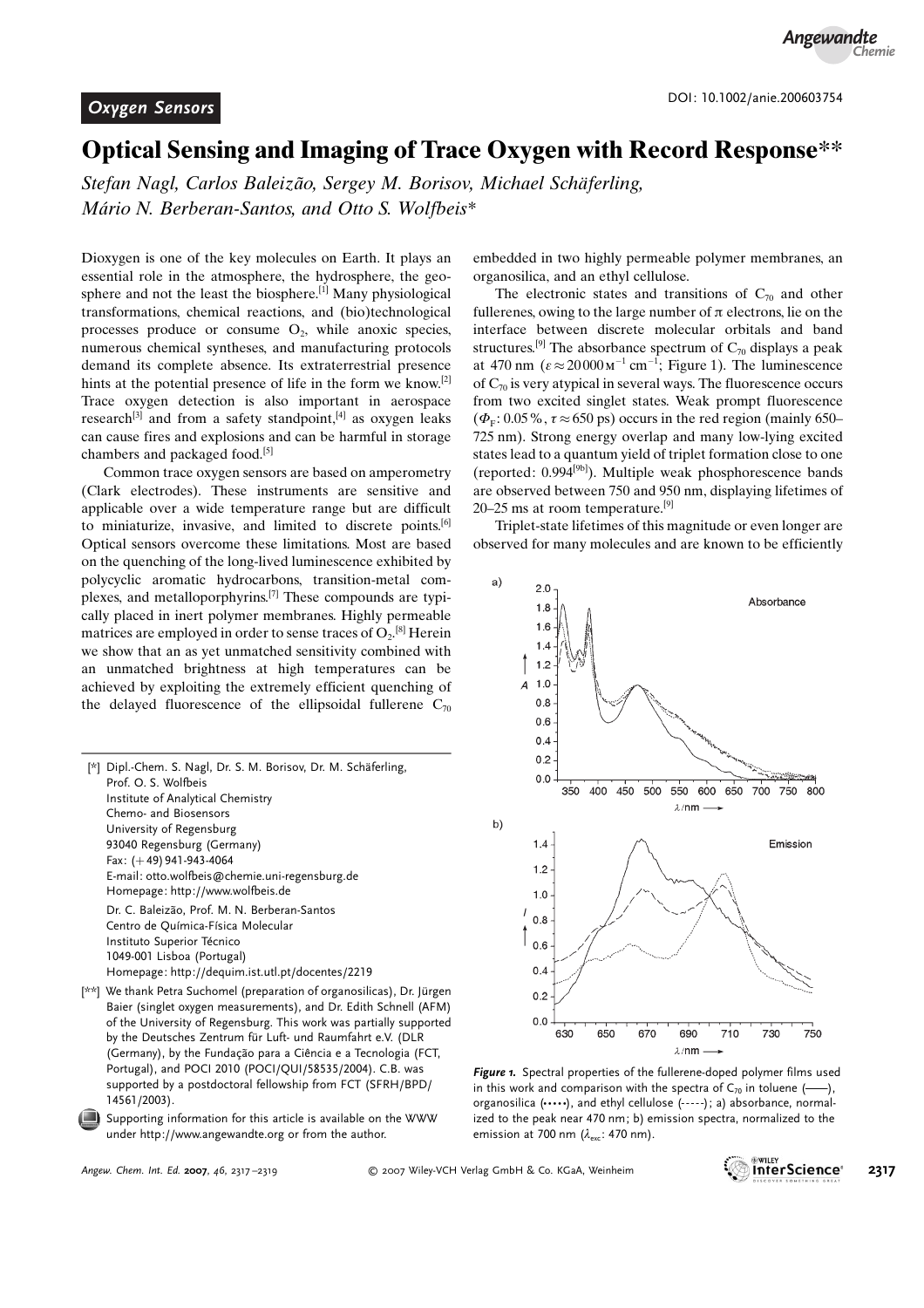## Communications

quenched by molecular oxygen generating excited singlet oxygen. However, all of them are only very weak emitters.  $C_{70}$ , in contrast, displays a remarkably strong thermally activated E-type delayed fluorescence (DF). An increase in temperature leads to a stronger coupling between excited singlet and triplet states. The triplet states are eventually in thermal equilibrium with the singlet states. A unique DF quantum yield ( $\Phi_{\text{DF}}$ ) of about 8% is shown by C<sub>70</sub> at temperatures of around 150 °C and more, while at 20 °C  $\Phi_{\text{DF}}$ is only about 1%.<sup>[9b]</sup> C<sub>70</sub> also displays triplet–triplet absorption in the IR region that is sensitive to oxygen.<sup>[10]</sup>

The highest  $O<sub>2</sub>$  permeabilities are displayed by silicabased polymers. But in all reports of sol–gels doped with unfunctionalized fullerenes, the fullerene was partially aggregated owing to formation of small clusters.<sup>[11]</sup> These aggregates show largely reduced fluorescence intensities and lifetimes as a result of self-quenching.

We have observed a similar behavior of  $C_{70}$  in silica, both in plain and nanoparticle form, but were able to incorporate  $C_{70}$  into an organically modified silica without significant aggregation by using a monomer where one alkoxy group is replaced by a phenyl ring.[11] Organosilicas (OS) are less polar and thus more compatible with fullerenes.[12, 13] Ethyl cellulose (EC) also is a highly permeable matrix for oxygen sensing.[14]  $C_{70}$  is compatible with this matrix. The absence of significant aggregation was demonstrated through various methods $[15]$ and was confirmed by the absence of a shift of the absorbance peaks (Figure 1) and the obtained DF lifetimes (Figure 2).

The sensitivity to oxygen was investigated by time-domain fluorescence lifetime imaging<sup>[16]</sup> between 650 and 710 nm. A delay time of  $1 \mu s$  was applied after the end of the excitation pulse, which did not only exclude scattered light, but also prompt fluorescence of  $C_{70}$  (which is not quenched by oxygen). To demonstrate the applicability towards spatially resolved detection, we placed a piece of the sensor strip in a custom flow chamber and calculated the DF lifetime for each pixel by using a setup comparable to that in reference [17] (Figure 2).

The DF lifetimes exceed 20 ms in the absence of oxygen at room temperature and below, and result in an extreme sensitivity to oxygen (Figures 2 and 3). The response is instantaneous  $( $0.1 \text{ s}$ ). The best fits for the Stern–Volmer$ plots were obtained by applying the two-site quenching model.<sup>[18]</sup> The fluorescence is most pronounced at 120 $\rm ^oC$ , and  $C_{70}$  still shows DF lifetimes greater than 5 ms. The temperature dependence of the sensitivity is therefore the result of the following three effects upon increasing temperature: 1) increasing  $\Phi_{\text{DE}}$  2) decreasing DF lifetime, and 3) higher collision rate of  $O_2$ . The Stern–Volmer constants depend on temperature in a nonlinear way.

Both systems display Stern–Volmer constants more than one order of magnitude better than state-of-the-art probes (Table 1). The response of the matrices presented here is fully reversible over many hundreds of times and showed no detectable degradation after three months of storage at room temperature in the dark on air.

In conclusion, we introduce an optical oxygen sensor that is especially suited for sensing oxygen down to the ppb range and also at elevated temperatures. The method makes use of



**Figure 2.** Pseudocolored fluorescence lifetime (FL) images of  $C_{70}$  in organosilica (a,b) and  $C_{70}$  in ethyl cellulose (c,d) between 0 and 120°C and  $O<sub>2</sub>$  concentrations from 0 to 300 ppm in nitrogen at atmospheric pressure (dark red: maximum FL; dark blue: zero). Parts (b) and (d) are exemplary measurements at oxygen concentrations in the low-ppm range.

E-type delayed fluorescence of the fullerene  $C_{70}$  dissolved in appropriate polymers. It enables, for the first time, ppb levels of oxygen at atmospheric pressure to be sensed and imaged by optical means, and thus has a large potential.